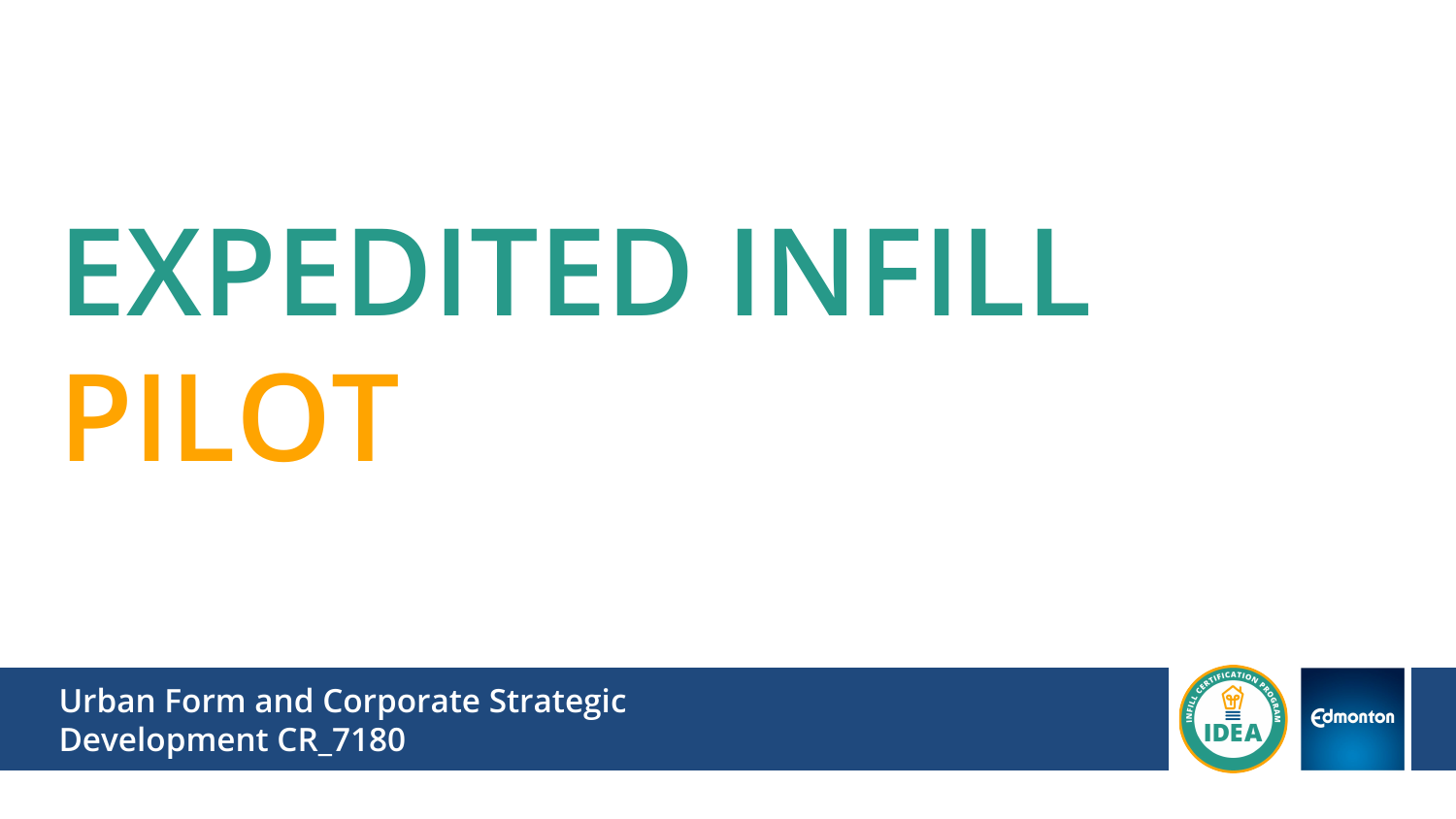## **What is the Expedited Infill Pilot?**



Education **Expedited Review** Better Quality and

Reduced Costs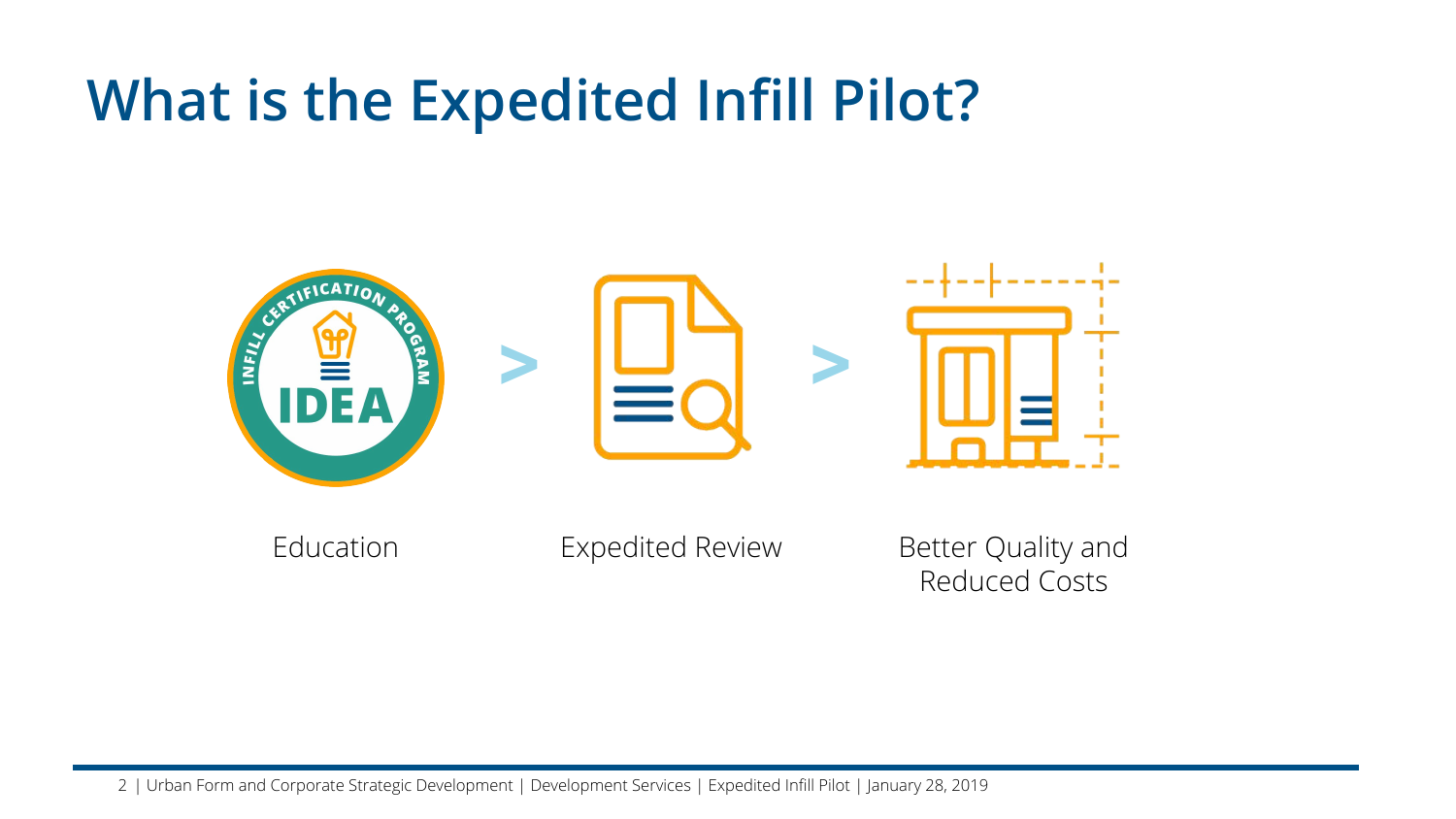# **Builder Education Program**



#### **Design 101**

**Complete Class A Development Permit**

**Technical Review for a Development Permit**

**Infill Best Practices for Construction**

**Communication and Community Relations**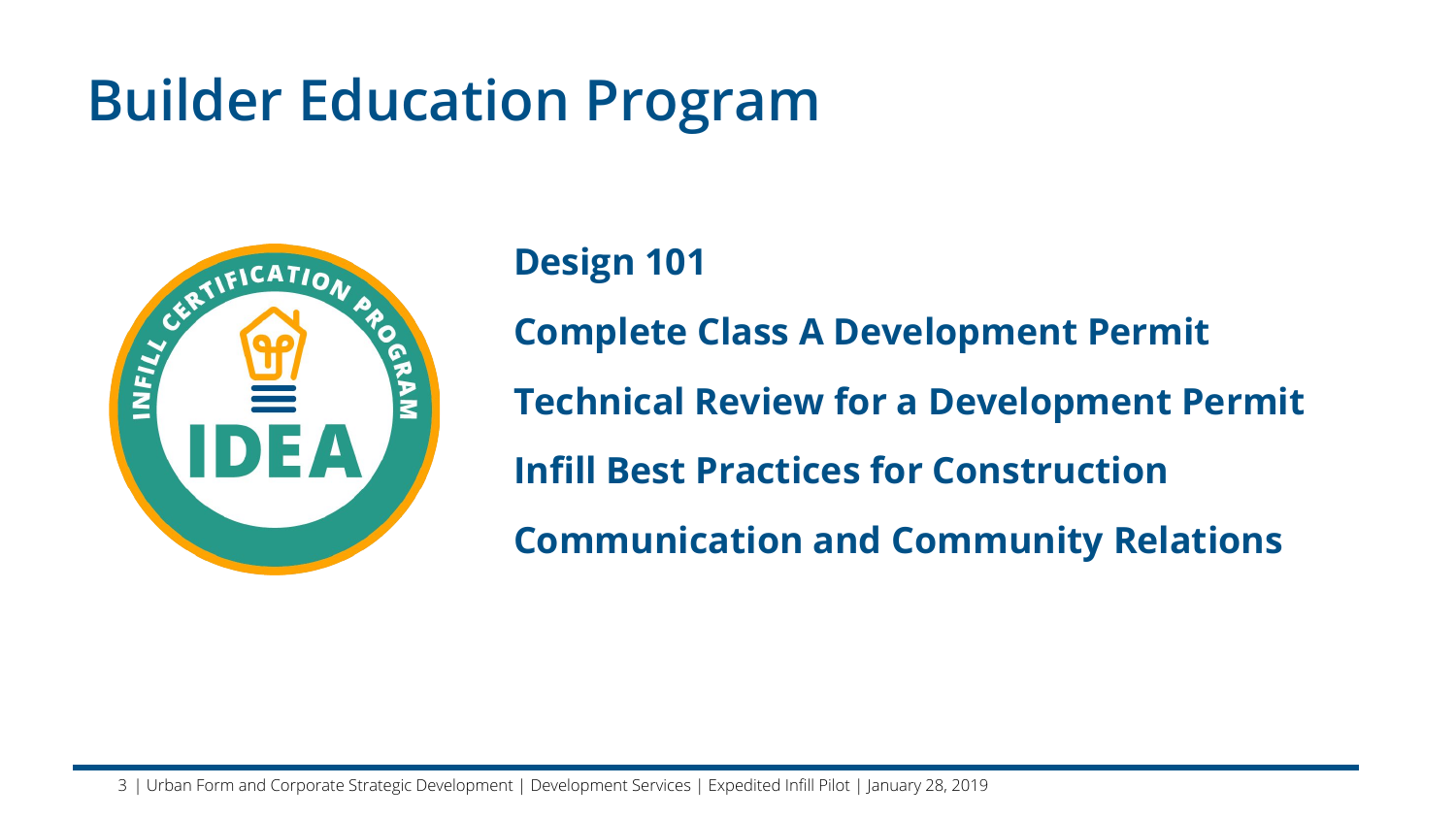## **Expedited Review**



**Single Detached House With or Without Secondary Suite**

**Semi-detached House**

4 | Urban Form and Corporate Strategic Development | Development Services | Expedited Infill Pilot | January 28, 2019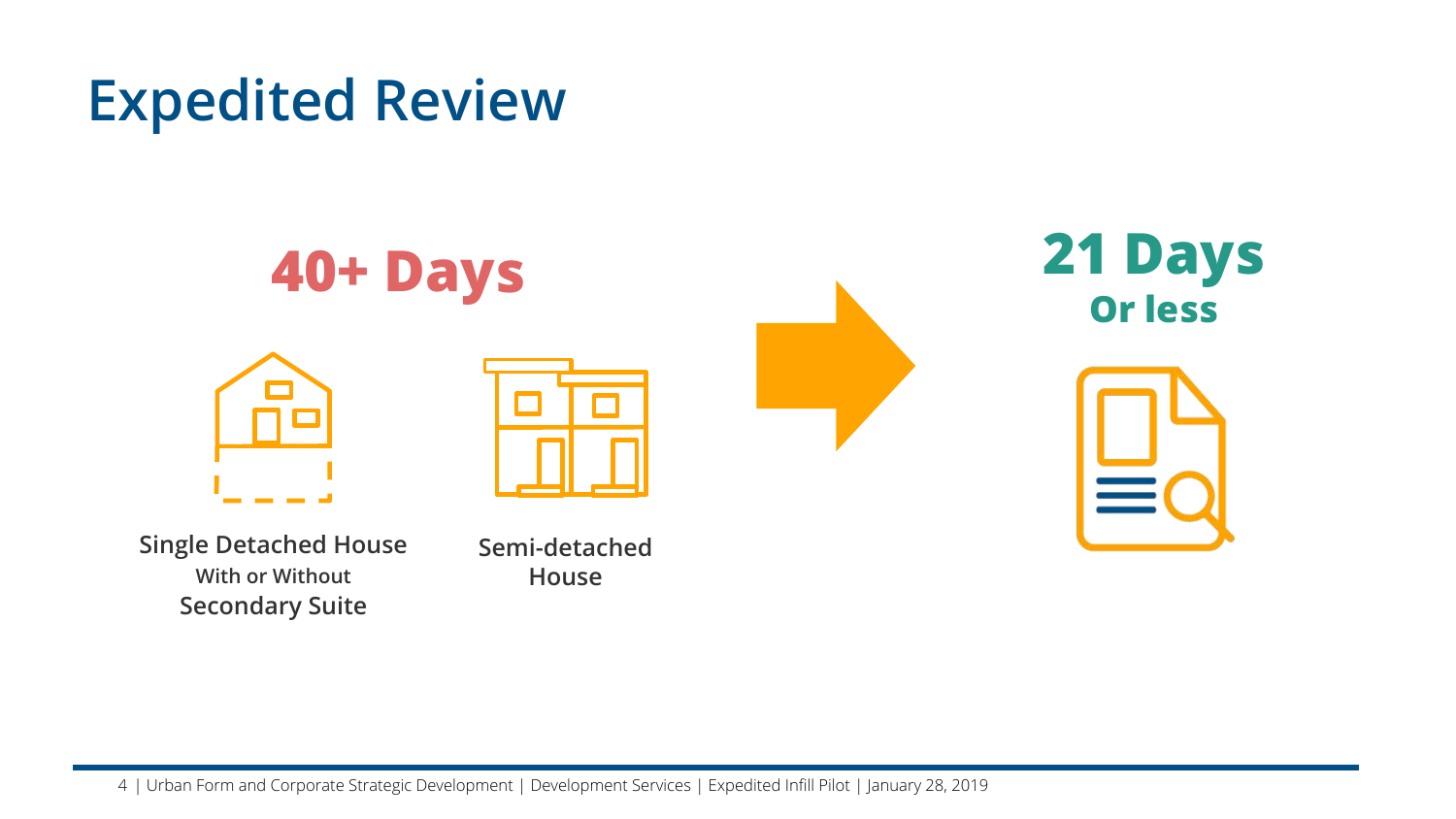# **Goals & Outcomes**

#### **Alignment with Infill Roadmap Action 14:**

Improve permitting process timelines and consistency

#### **Outcomes:**





Reduced and consistent timelines

Reduced costs for industry



Safe and responsible construction practices



5 | Urban Form and Corporate Strategic Development | Development Services | Expedited Infill Pilot | January 28, 2019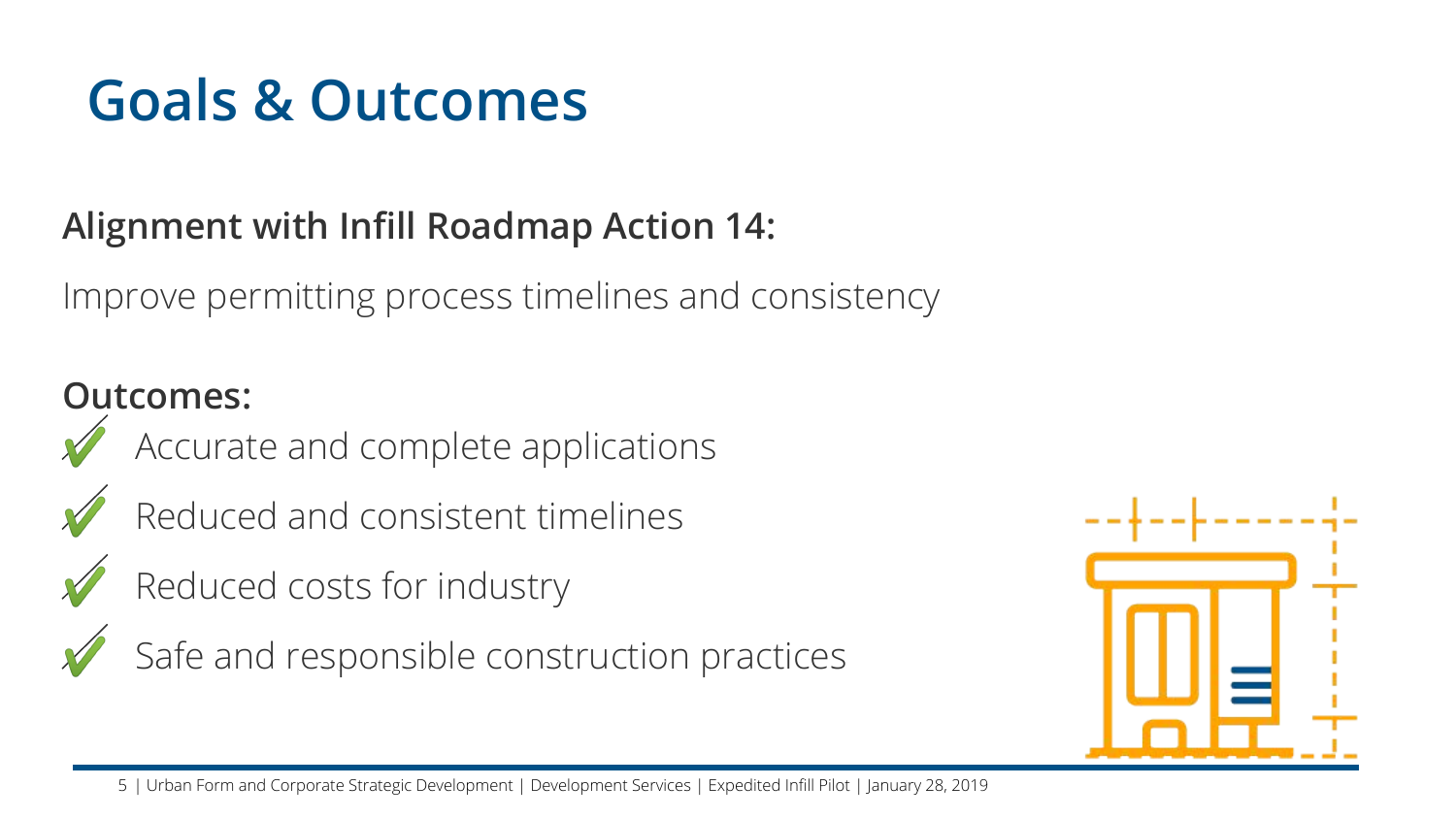# **Pilot Timeline**